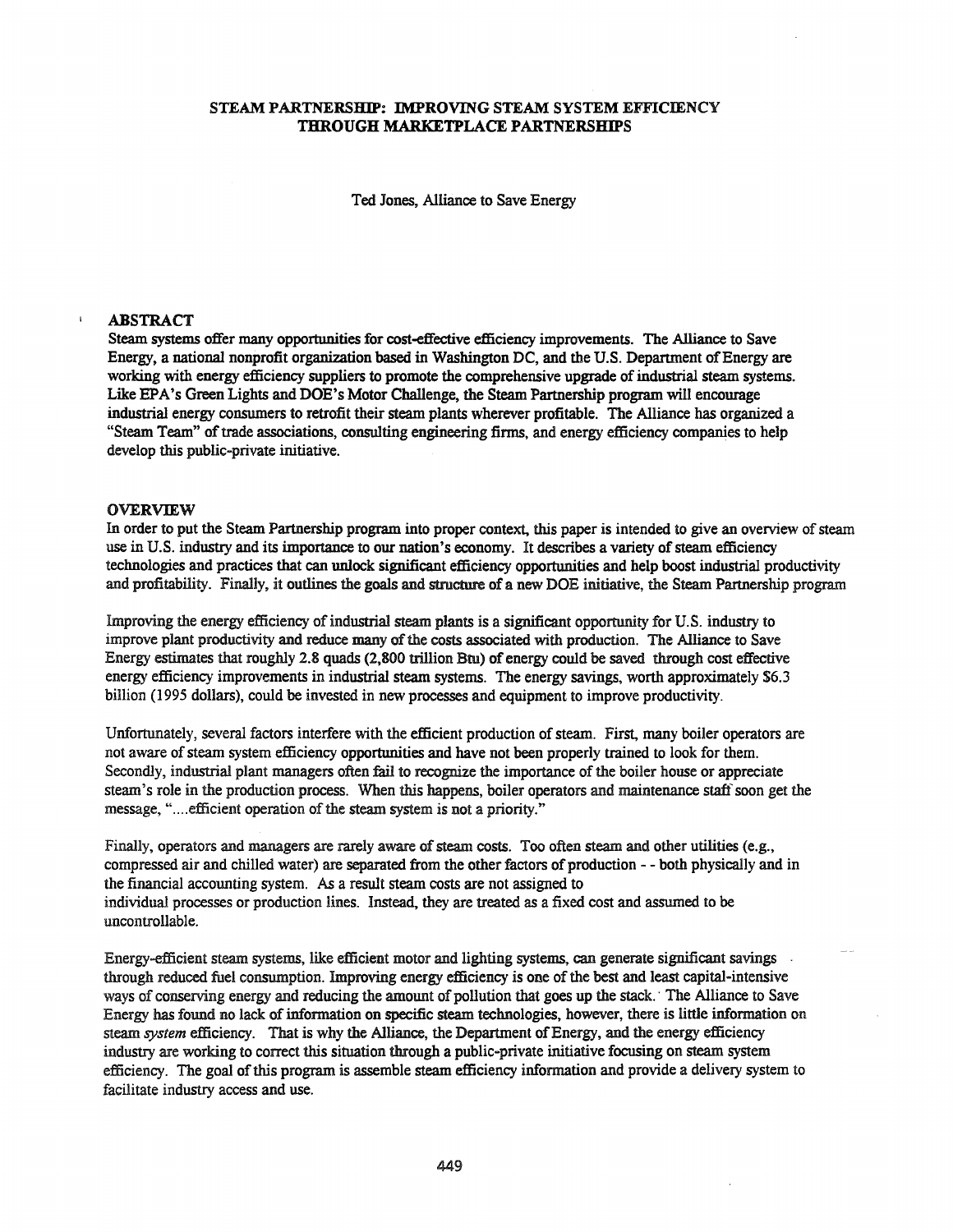## WHY STEAM IS IMPORTANT

U.S. industry uses a lot of steam. In 1995, U.S. manufacturers consumed roughly 16.55 quadrillion Btu (quads) of energy for heat, power, and electricity generation.<sup>1</sup> According to the Council of Industrial Boiler Owners, approximately two-thirds of all the fuel burned by these companies is consumed to raise steam, representing approximately 9.34 quadrillion Btu of the 1995 energy total.<sup>2</sup>

The U.S. manufacturing economy depends on over 54,000 large boilers to produce steam for process use, to drive mechanical equipment (e.g., pumps and fans), and to generate electricity. It costs U.S. industry approximately \$21 billion (1995 dollars) a year to feed these boilers.<sup>3</sup>

After the fuels are burned, emissions are released into the atmosphere that cause air pollution and global warming. Each year U.S. industry releases approximately 196 million metric tons of carbon dioxide while producing steam.<sup>4</sup> These emissions represent over 40 percent of all U.S. industrial emissions of carbon dioxide and over 13 percent of total U.S. emissions.

Total demand for steam is projected to increase 20 percent in five major industries by 2015 (compared to 1990 levels), with demand in food processing and chemicals being even greater. Industrial requirements for steam are increasing most rapidly in the "other" category, which includes rubber, plastics, industrial machinery, and transportation equipment (See Figure 1).





The seven industries represented in DOE-OIT's Industries of the Future Program are among the most energy and waste intensive in U.S. industry. When OIT examined the importance of steam in these industries, they found that on a weighted average basis, approximately 45 percent of their total energy consumption was used to raise steam.

The proportion of total energy used for steam was especially high in forest products, chemicals, petroleum refining, and steel (See Figure 2). There is a high degree of overlap between DOE's seven industries and the most steam-intensive industries, which include chemicals, pulp and paper, food and kindred products, and petroleum refining.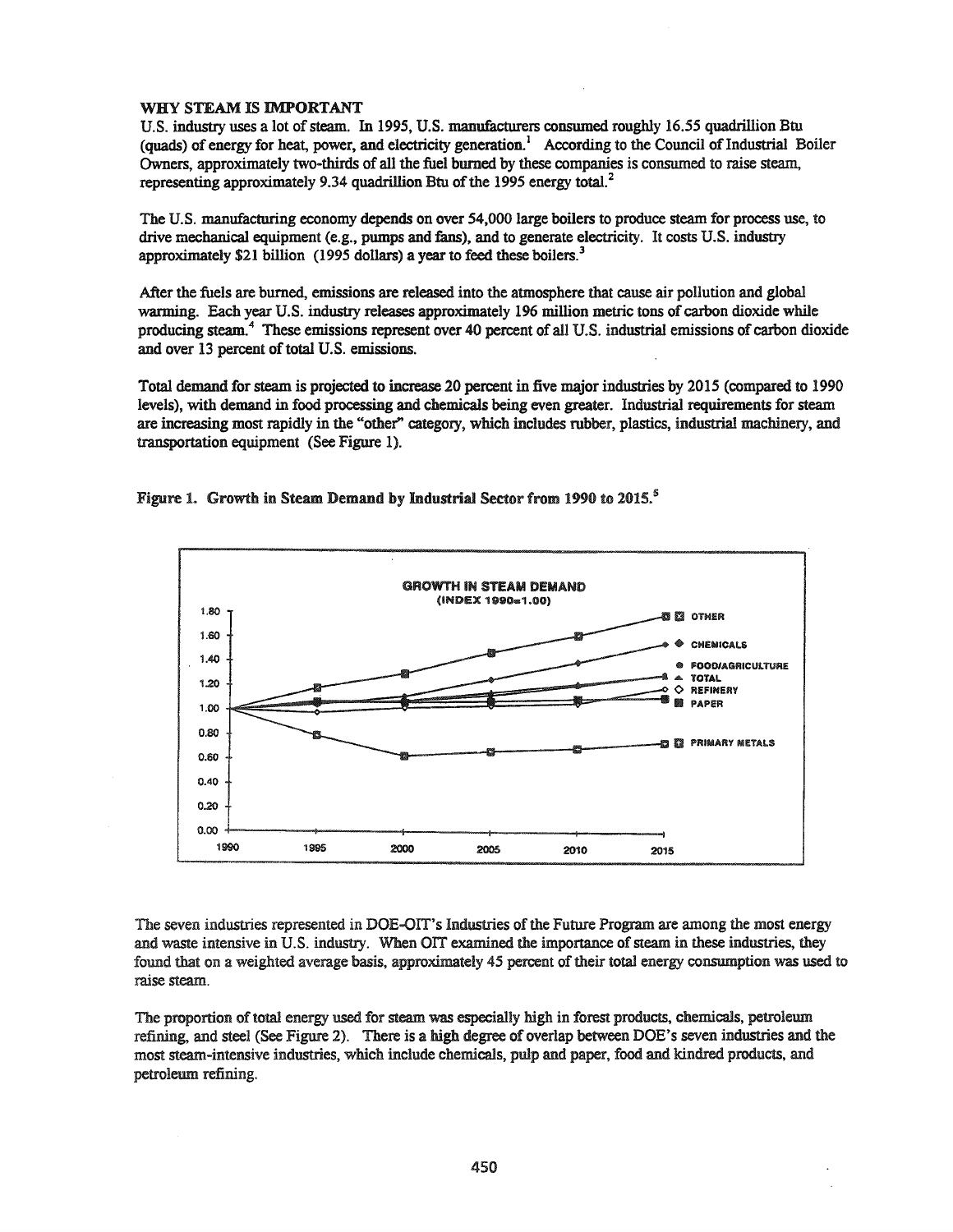

# Figure 2. Percent of Total Energy Used by DOE-OIT Focus Industries to Produce Steam'

# STEAM ENERGY EFFICIENCY POTENTIAL

Because steam distribution losses can have a significant impact on boiler operations, the efficiencies of boilers and their distribution systems are closely interrelated. For this reason, we have defined the energy efficiency potential for industrial steam systems *as the total ofall the cost effective efficiency opportunities in steam generation, distribution, and application, as well as in steam system operation and maintenance.* The Alliance estimates that a total steam system efficiency potential of 30 to 40 percent is available to U.S. industry in three major areas: boilers, steam system operation and maintenance practices, and steam distribution (condensate return) opportunities. (See Table 1).

| <b>Boilers</b>                           | $2 - 5\%$  |
|------------------------------------------|------------|
| - boiler tune-ups                        | $1 - 2\%$  |
| - heat recovery equipment                | $2 - 4%$   |
| - emissions monitoring and control       | $1 - 2%$   |
| <b>System Operation and Maintenance.</b> | 10-15%     |
| - water treatment                        | $10-12%$   |
| - load control                           | $3 - 5%$   |
| <b>Distribution System</b>               | 15-20%     |
| - steam leaks and traps                  | $3 - 5%$   |
| - condensate return                      | $10 - 15%$ |
| - insulation                             | $5 - 10%$  |
| Total                                    | 30-40%     |

Table 1. Steam System Efficiency Potential

There is a significant range of operating efficiencies for boilers, depending on the type of fuel, the use of heat recovery equipment, and the operating load. A total steam efficiency potential of 30 to 40 percent appears reasonable when using a systems approach. If all U.S. manufacturers improved the efficiency of their steam systems by even 30 percent they would save approximately 2.8 quadrillion Btu of steam energy - - enough to supply the total energy needs of Michigan for a year, generate dollar savings of \$6.3 billion (1995 dollars), and reduce emissions by 60 million metric tons of carbon dioxide and 30 thousand metric tons of nitrous oxide.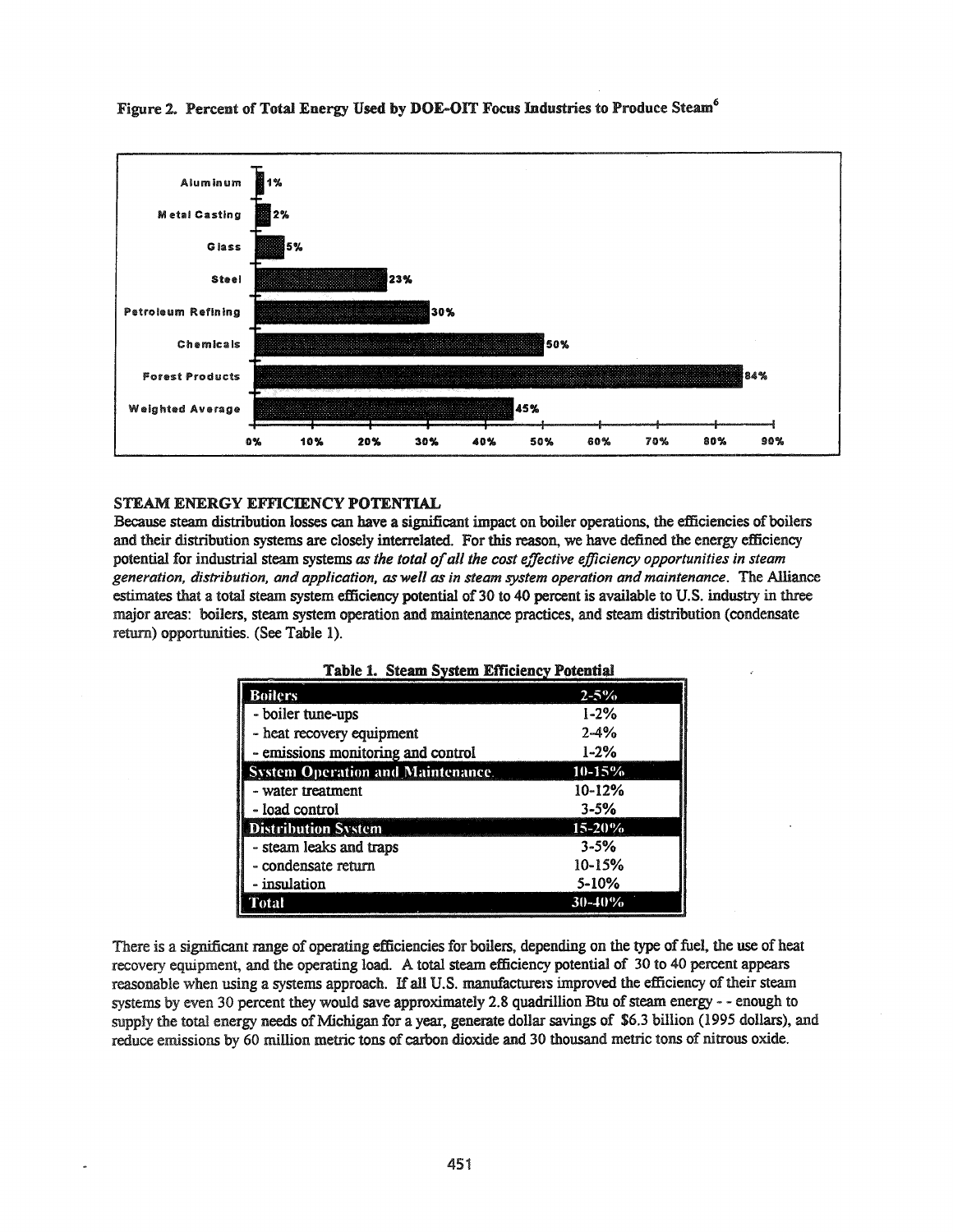Steam system efficiency is a global opportunity as well, representing an energy savings potential that is five times greater than in the United States alone. Developing countries dedicate a large portion oftheir scarce energy resources to generate steam. Many of these countries are facing high growth rates and it is uncertain where the energy will come from to meet future demand. If the steam efficiency technologies described here were more widely adopted internationally, energy demand could be reduced by at least 14 quads and carbon dioxide emissions could be reduced by over 250 million metric tons.<sup>7</sup>

# ACHIEVING EFFICIENCY GAINS THROUGH STEAM TECHNOLOGIES AND PRACTICES

Industrial steam systems contain many cost-effective efficiency opportunities. Each opportunity, by itself, may appear small, improving energy efficiency only a few percentage points. However, the energy savings can add up quickly. Common examples of steam system efficiency opportunities in steam generation, distribution, and operation/maintenance are discussed below.

# Opportunities in Steam Generation

Boiler efficiency is the percentage of the fuel's energy which is converted to steam energy. Substantial energy losses are caused by waste heat literally going "up the chimney," or stack. Therefore, reducing stack losses is probably one of the greatest opportunities to improve steam generation efficiency. Incomplete combustion and heat loss from exterior boiler surfaces can also cause significant losses. Together, these losses can reach 30 percent of the fuel input. The three basic strategies for minimizing stack gas heat loss are:

- (l) minimizing excess air in combustion
- (2) keeping heat transfer surfaces clean
- (3) adding flue gas heat recovery equipment where justified

Assuming boilers are in good repair and properly maintained, the average efficiency of boilers ranges from 76 to 81 percent on natural gas, 78 to 84 percent on oil, and 81 to 85 percent on coal. These efficiency levels can be improved by 2 to 5 percent, on average, with boiler tune-ups and auxiliary equipment where economically justified.<sup>8</sup> Unfortunately, many boilers are not properly operated and maintained. Without proper operation and maintenance practices fuel handling equipment can get worn, burners and controls can get out of adjustment, boiler water and flue gases are not properly treated, and hot condensate is not recovered. As a result of these conditions steam system efficiency can be significantly reduced. As a rule of thumb, if a boiler has not been maintained for two years, a 20-30 percent gain of efficiency is immediately possible through maintenance.<sup>9</sup>

Boiler losses can be reduced with combustion controls and waste heat recovery equipment such as combustion air preheaters and economizers. The economics can be very attractive with boiler efficiency increasing 1.0 percent for each 15 percent reduction in excess air, 1.3 percent reduction in oxygen, or 40°F reduction ofstack gas temperature. For qew or expanding plants, proper boiler design can have a significant impact on the efficiency of steam utilization as well.

Using emissions monitoring equipment not only helps plant operators track emissions, it can also lower plant energy bills. Researchers from the North Carolina State University evaluated the performance of continuous emissions monitoring systems on industrial boiler efficiency. The monitoring systems reduced excess air by 30 percent (under low fire conditions) and 15 percent (under high fire conditions). These adjustments are projected to reduce stack loss by 1.4 percent. The resulting energy savings were enough to achieve a simple payback of 2.5 years.<sup>10</sup>

### Opportunities in Maintenance and Operation

There are many opportunities to improve the efficiency of both boilers and the steam distribution system through improved maintenance and operation. A few examples are discussed below.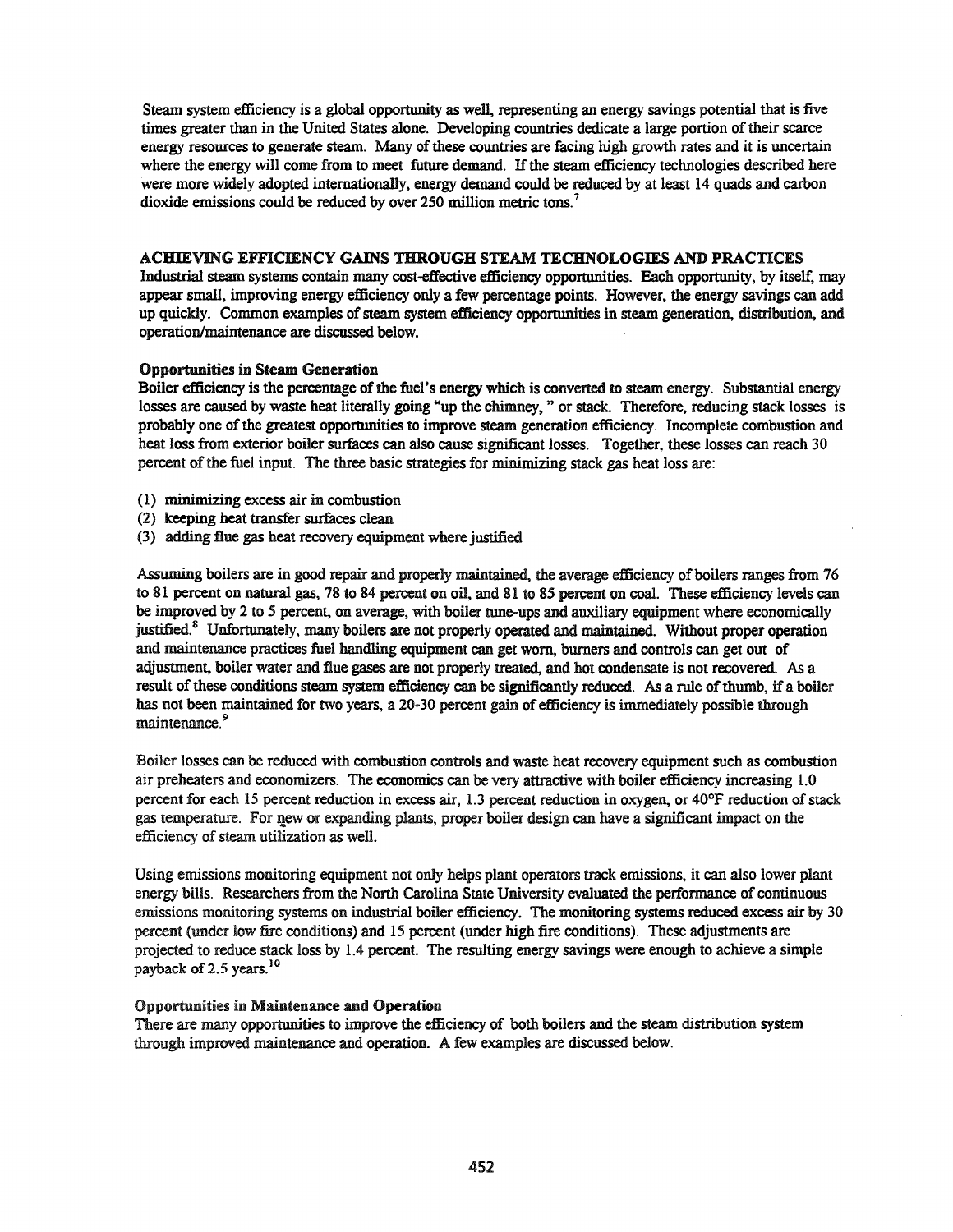- Water Treatment. Water treatment is an important aspect of boiler operation which can affect efficiency or result in plant damage if neglected. For instance, without proper water treatment, scale can form on boiler tubes, reducing heat transfer and causing a loss of boiler efficiency of as much as 10 to 12 percent.<sup>11</sup> Water treatment represents a substantial portion of overall boiler operating costs. Therefore, improved efficiency throughout the steam system reduces a this significant operating cost.
- Condensate Return. Recovering hot condensate for reuse as boiler feed water is another important way to improve efficiency of the system. The energy used to heat cold makeup water is a major part of the heat delivered for use by the steam system, requiring an additional 15 to 18 percent of boiler energy for each pound of cold makeup water.
- Load Controls. There have been great advances in boiler control technology as older pneumatic and analog electronic control systems have given way to digital, computer-based distributed control systems. These systems are more reliable and can extend boiler life. Modem, multiple burner control, coupled with air trim control can result in fuel savings of  $3$  to  $5$  percent.<sup>12</sup> For example, a boiler economic load allocation system optimizes the loading of multiple boilers providing steam to a common header so as to obtain the lowest cost per unit of steam. Honeywell Inc.'s Industrial Automation and Control Division commonly recommends this teclmology to help customers reduce boiler fuel consumption by I to 3 percent and improve performance.<sup>13</sup>

## Steam Distribution

Taking care ofthe steam distribution system is often considered to be part of good steam system maintenance. In terms of efficiency, the two do overlap; however, individual steam distribution energy savings can be substantial and merit separate treatment. Steam leaks, steam traps, and insulation are a few of the most rewarding energy efficiency opportunities. On average they can improve a steam systems energy efficiency from 10 to 15 percent. Below are a few examples of steam efficiency opportunities in the distribution system.

- Steam Leaks. A neglected steam distribution system can be very costly. In such systems, leaks will be found in the piping, valves, process equipment, steam traps, flanges, or other connections. Fixing steam leaks is a simple, no cost/low cost opportunity to save energy and money. Steam systems can realize a 3 to 5 percent efficiency improvement when steam leaks are actively identified and repaired.
- Steam Traps. Saving energy through a steam trap maintenance program can seem "too good to be true," yet, the savings are often dramatic. In the absence of a maintenance program, it is common to find 15 to 20 percent of a plant's steam traps to be malfunctioning. Energy efficiency gains of 10 to 15 percent are common when steam traps are actively maintained. Armstrong International estimates that, on average, each defective trap wastes over 400,000 lbs of steam a year, worth over \$2,000.<sup>14</sup> These savings can add up quickly, especially for plants with many traps. For instance, a typical petrochemical plant will have over 5,000 steam traps, and can save hundreds of thousands of dollars in single year. Savings are also significant for medium-sized plants that often have a couple thousand traps, and even small plants commonly have several hundred.
- Insulation. A recent analysis estimated the economic conservation potential of thermal-insulation related efficiency to be 5 percent or less of total industrial energy use. However, plants audited under DOE's Industrial Assessment Center program demonstrated a savings potential ranging from 3 percent to as high as 13 percent of total natural gas usage on average.<sup>15</sup> When a Georgia-Pacific plywood plant in Madison, Georgia, upgraded the insulation on the steam lines to its dryers. the plant was able to cut steam usage by approximately 6,000 lbs./hour, eliminate the use of purchased fuel, reduce C02 emissions by 6 percent, and achieve a 6-month payback on investment<sup>16</sup>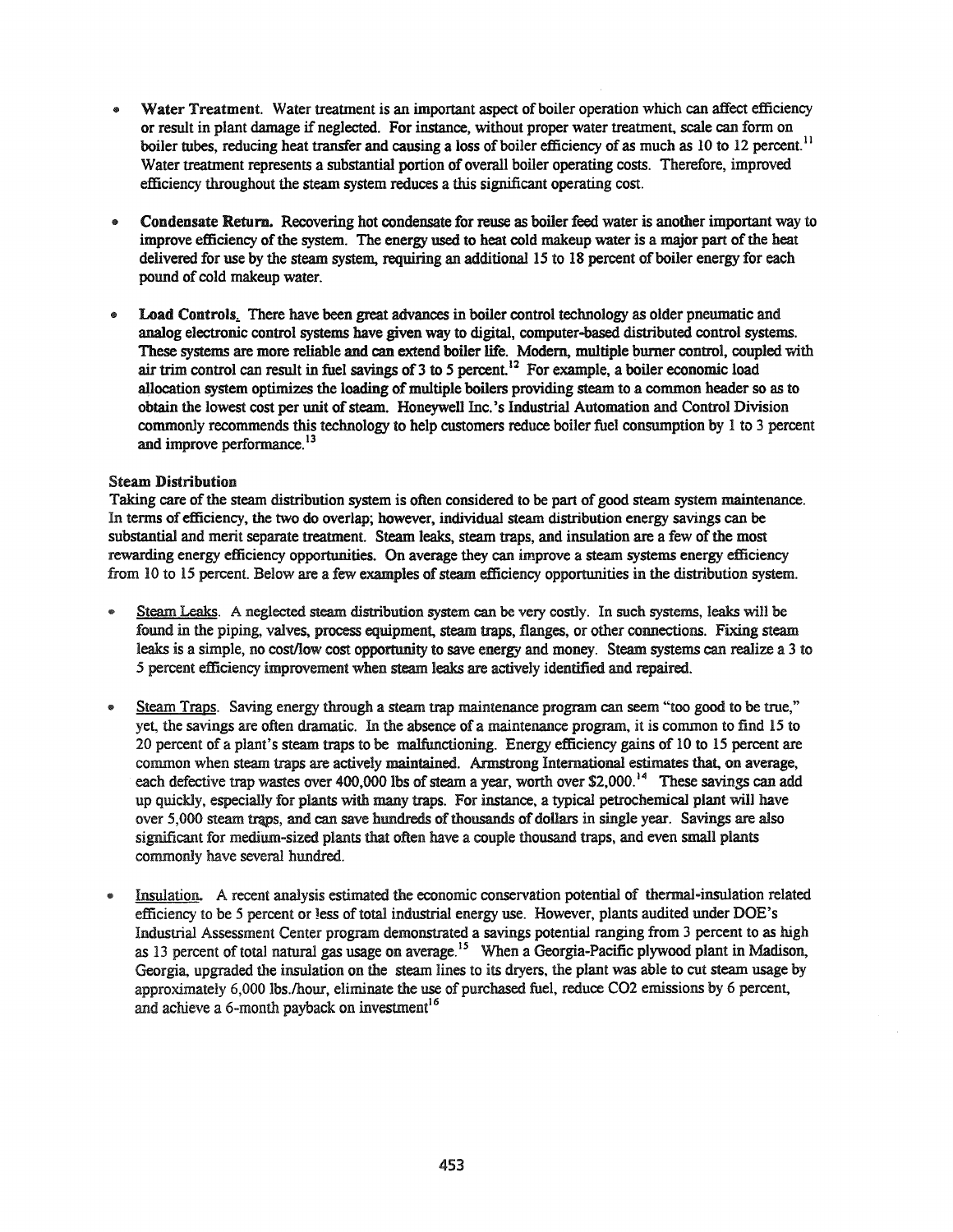# WHAT IS THE STEAM PARTNERSHIP PROGRAM?

Although information about specific steam technologies is readily available, there is little public information that addresses the benefits ofimproving the efficiency steam plants as a system, including generation, distribution, application, and return. That is why a program is needed to:

- (1) *improve* industrial competitiveness through enhanced productivity and lower production costs
- (2) *provide* steam plant operators with the tools and technical assistance they need to improve the efficiency of their steam plants, and
- (3) *promote* greater awareness ofthe energy and environmental benefits of efficient steam systems though improved technology and operation.

The Alliance to Save Energy and the Department of Energy's Office of Industrial Technologies are developing a public-private partnership to address the efficiency needs ofindustrial steam systems. Leading providers of energy efficient steam products and services are working with DOE and the Alliance to develop the program. As envisioned, the program will have three basic components:

## HOW IS THE STEAM PARTNERSHIP STRUCTURED?

As envisioned, the Steam Partnership program will have three major components - Steam Challenge, Steam Team, and Steam Partners.

## Steam Challenge

This program component consists of a voluntary energy efficiency program targeted to the needs of industrial steam "systems". Rather than promoting the energy savings of any single steam efficiency technology, this program will take a comprehensive approach to promote greater awareness of energy efficiency and pollution prevention opportunities throughout the steam system - from the burner to the boiler, to distribution, to the process, and back to the boiler.

Modeled after DOE's successful Motor Challenge Program, the Steam Partnership program will invite industrial companies to take advantage of the program's technical resources on steam efficiency (see below). In addition, industrial companies will be encouraged to make voluntary commitments to improve their steam plant's efficiency wherever profitable.

### Steam Team

The Alliance is organizing a "Steam Team" of trade associations and companies from each of the relevant steam efficiency industries to support the steam efficiency program. Today, the Steam Team includes, Association of Energy Engineers, the North American Insulation Manufacturers Association (NAIMA), the American Gas Association (AGA), the Council of Industrial Boiler Owners (CIBO), Armstrong International, Honeywell Inc., and Spirax -Sarco Engineering. It is anticipated that additional manufacturers (and associations) of other steam-related technologies, such as boilers, water treatment, burners, heat exchangers, diagnostic analysis equipment, pumps, and service providers, such as energy service companies and consulting engineering firms, will also be invited to participate. The Steam Team participants are assisting in developing a plan and undertaking activities to help promote the steam system efficiency concept.

In addition, the Steam Team are contributing materials to be used as educational tools and materials. The goal ofthis activity is to centralize steam efficiency information that is objective, technically competent, and easy to use. Below are a variety of information tools and activities that the Steam Team is considering:

- @ Developing a clearinghouse of existing information on individual steam technologies
- Integrating existing information to promote efficient steam systems
- $\bullet$  Coordinating the use of training and education materials for steam workshops
- .. Developing Steam Efficiency Software Tools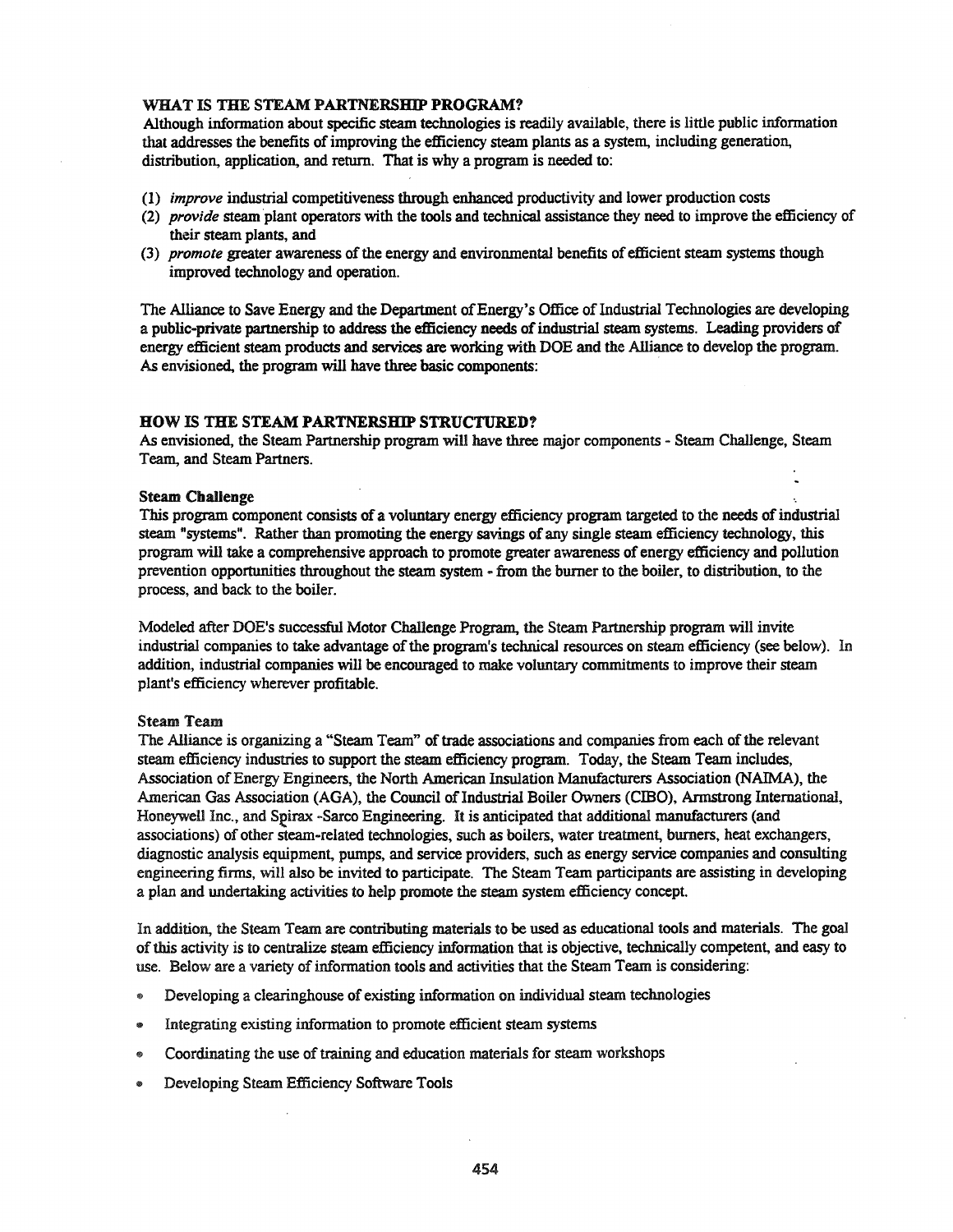- .. Developing Stearn System Auditing Procedures
- Developing a Steam Efficiency Technical Assistance Hotline/Webpage
- .. Directory of Stearn Technology Suppliers and Service Providers
- .. Producing publications highlighting the potential savings in stearn systems
- .. Demonstration of energy efficient stearn technologies and practices through showcase demonstrations

### Steam Partners

The Alliance plans to involve many organizations servicing the energy needs of industry to help deliver the "steam efficiency" message. These organizations include the Association of Energy Engineers, DOE's Industrial Assessment Centers, state and local manufacturing assistance centers, state energy offices, electric and gas utilities and industry trade associations. Another major deliverer of the Steam Partnership Program would be the marketing and sales staff of the energy efficient product manufactures participating in the effort.

Centralizing public and private information on steam efficiency and developing tools to match the needs of industrial end-users are important objectives of the Steam Partnership program. Using both public and private resources, the partnership will be able to generate greater awareness of steam efficiency and its economic, energy, and environmental benefits.

### STEAM EFFICIENCY RESOURCES

As mentioned previously, good information exists on individual stearn technologies, but there is little to be found on stearn *systems* efficiency. The Alliance to Save Energy has collected some preliminary information on steam efficiency. Below is a brief overview of information resources that are currently available.

- .. North American Insulation Manufacturers Association 3E Plus Software, Georgia Pacific Case Study, study of the energy and efficiency benefits of industrial insulation, industrial insulation fact sheets and brochures, and NAIMA's Commercial and Industrial Operating Committee.
- American Gas Association a variety of publications relating to natural gas technologies, industrial energy use trends, equipment profiles, and AGA's Commercial and Industrial Marketing Committee.
- .. Industrial Gas Technology Commercialization Center a variety of publications relating to new natural gas technologies in the industrial sector.
- @ Council of Industrial Boiler Owners a wide variety of publications on environmental emissions, cogeneration, boiler technologies, and alternative fuels. Currently drafting an energy efficiency handbook for power plant operators. CIBO has over 65 members representing 19 major industries.
- @ HOJrneywell Inc. A *Journal on Industrial Automation* and Control, Honeywell's *Industrial Energy Notes,* case studies, boiler diagnostic software.
- .. DOE-OIT: Information on low emission burners for boilers, industrial heat pumps, process integration using pinch technology, and high performance steam.
- @ Armstrong International Three worldwide factory seminar facilities, 13 North American sales representative facilities, 4 international sales representative facilities, 8 co-sponsored facilities. 2 mobile seminar vans, extensive library of video tapes, Armstrong Preventive Maintenance software, CD-Rom, *Trap Magazine*, database of steam trap performance.
- DOE-EPA Climate Wise Program provides technical assistance, workshops, seminars, and case studies on energy efficiency to participating companies.<sup>17</sup>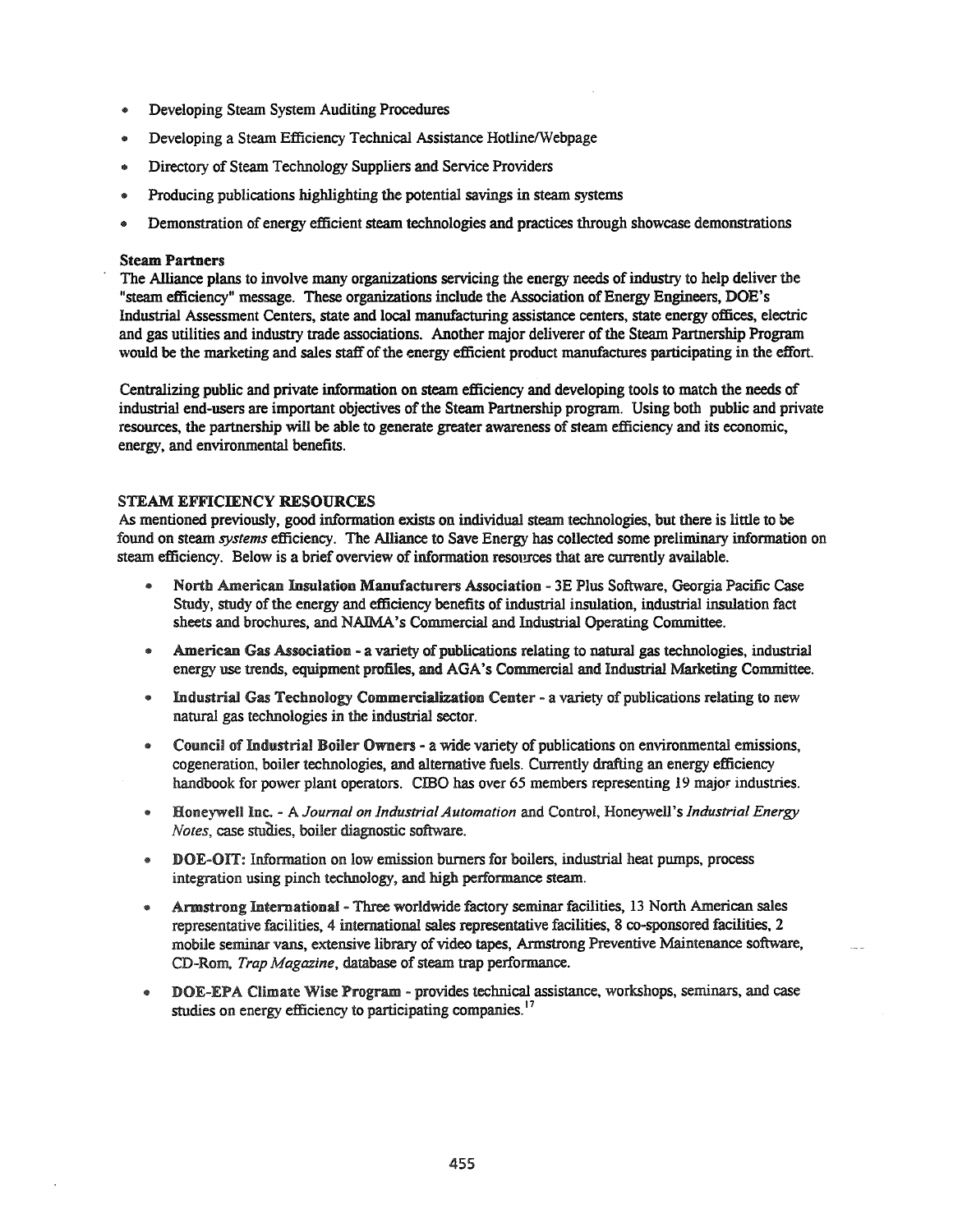#### CURRENT PROGRAM ACTIVITIES

On January 16, 1997, the Alliance to Save Energy and the Department of Energy's Office of Industrial Technologies met with representatives from ten key organizations to discuss how the steam partnership program should be structured.<sup>18</sup> The meeting participants strongly supported the steam initiative Currently, the program is pursuing the following initiatives:

### Identify Industry's Greatest Steam Information Needs

The Steam Partnership is conducting focus groups to determine what types of steam efficiency information and services would be most useful to plant operators and most likely to garner the support of industrial decisionmakers. Over the next six months, the Alliance and DOE should work closely with industrial steam users through focus groups and roundtable meetings to obtain this information and draft a product development plan based on the results.

### Centralize Steam Information

Many of the meeting participants have access to excellent steam information, such as case studies, product descriptions, bibliographies, fact sheets, diagnostic software, product and service provider lists, and education and training materials.<sup>19</sup> The Steam Partnership is in the process of making these resources available to a wider audience by developing a steam efficiency information kit and a dedicated steam efficiency webpage.

#### Develop a Steam Efficiency Diagnostic Tool

Several software tools are now available for individual steam technologies, such as steam traps, insulation, and boiler controls. The Partnership is investigating the possibilities of linking these software tools together and incorporating other steam "modules" (i.e., water treatment, boiler tune-up, common steam applications) in order to estimate comprehensive steam efficiency potential. By incorporating historical data, this steam software tool could also be used to benchmark a particular steam system's relative performance *vis-à-vis* an industry average or best practice.

#### Raise the Visibility of Utility Cost

In terms of cost, it is important for the Steam Partnership to raise the visibility of supplying utilities to the plant. Plant managers sometimes treat energy (which ranges from 3 to 13 percent of production costs) as a fixed cost, when in fact it is a variable cost that is very much within their control.

### Consider Non-Energy Benefits of Efficiency

In addition to energy cost savings, the Steam Partnership should highlight non-energy benefits, or "cobenefits." These benefits include the environmental benefits, worker safety and health, and productivity improvements associated with steam efficiency. Public recognition that comes from participating in a publicprivate program may also prove compelling to industrial decisionmakers.

#### CONCLUSION

The Steam Partnership is a unique opportunity to increase industry's awareness of energy efficiency, achieve major energy and cost savings, and improve productivity. Creating a working partnership between the U.S. Department of Energy and the wide range of companies servicing industrial steam systems is critical to the program's success. The three program components (Steam Challenge, Steam Team, and Steam Partners) represent the core activities of the Steam Partnership program. While the program's initial focus is the U.S. industrial sector, there is interest in expanding the program to include other steam-intensive sectors, such as schools, hospitals, municipal district heating systems, the Federal government, and internationally.

#### REFERENCES

u.s. Dept. ofEnergy, Energy Information Administration. *Manufacturing Energy Consumption Survey:* 1991 and *Month/y Energy Review: January* 1997. Total input of energy for heat, power, and electricity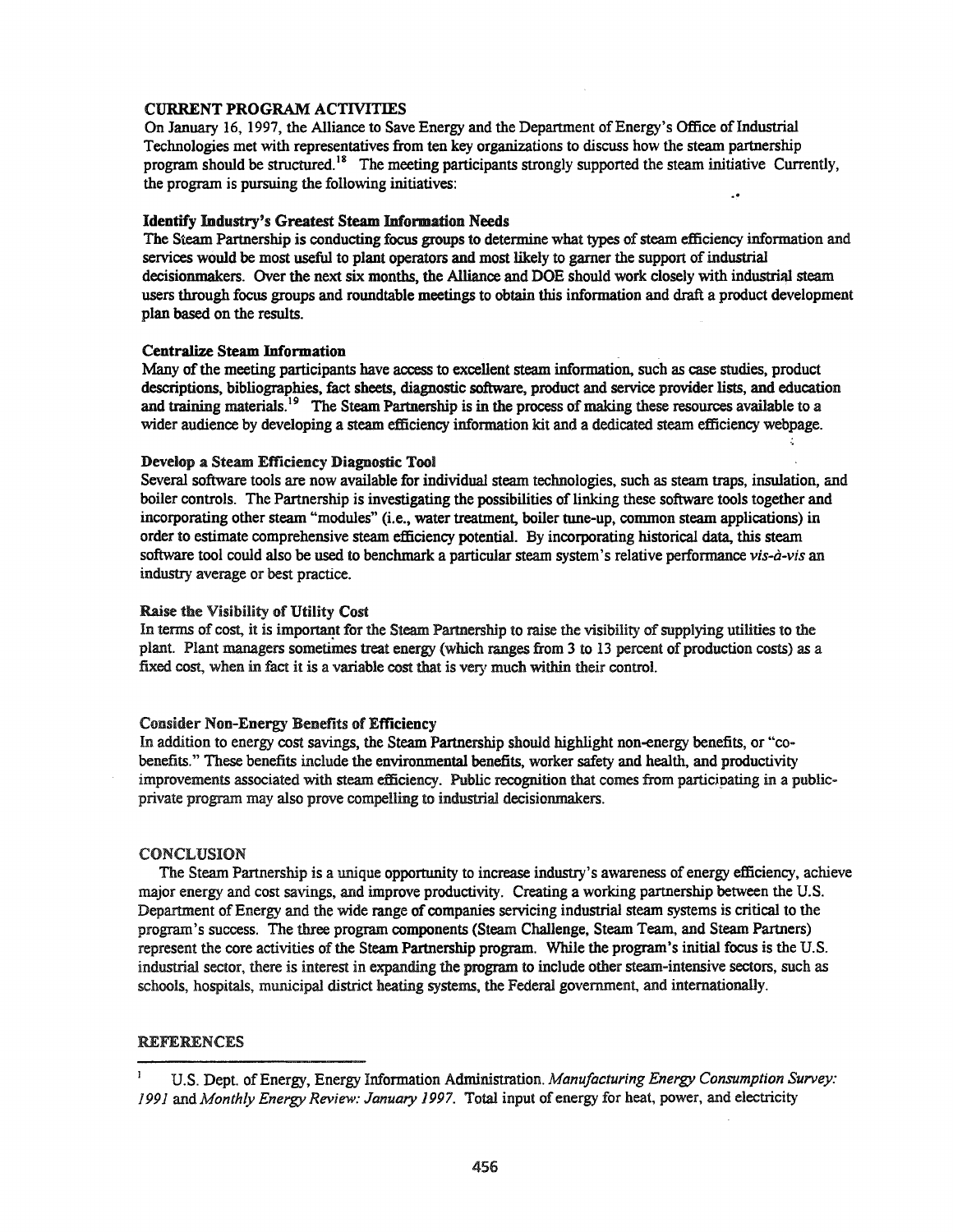generation for U.S. manufacturing was 15.027 quads in 1991. Total industrial consumption of coal, natural gas, and oil was 19.277 quads in 1991. This ratio multiplied by 1995 total industrial consumption of coal, oil, and natural gas for 1995 gives estimate for total input of energy for heat power and electricity generation.

<sup>2</sup> Council ofIndustrial Boiler Owners. 1993. *CIBO Nox RACT Guidance Document,* page 5 states, "...approximately two-thirds of all fuel burned by United States industry is consumed to raise steam." Multiplied 16.55 quads [1] by 67 percent to get steam energy consumption estimate of 9.34 quads.

<sup>3</sup> U.S. Dept. ofEnergy, Energy Information Administration. *Monthly Energy Review:* 1997. Based on following fuel prices \$1.318/mbtu coal, \$2.679/mbtu oil, and \$1.984/mbtu natural gas. These fuel prices were multiplied by industrial steam use by fuel type for 1995.

4 U.S. Dept. ofEnergy, Energy Information Administration. 1993. *Emissions ofGreenhouse Gases in the United States 1985-1990.* Table B-3. Subtracted 1991 C02 total for electricity from C02 total for all of industry and multiplied by steam energy ratio to arrive at steam C02 emissions of 196 million metric tons in 1995.

*5* Gas Research Institute. 1996. *Sector Summary: Industrial Sector.* p 3.

6 G. Varga, U.S. DOE. 1997. Presentation to the Steam Power Partnership, January 16, 1997.

<sup>7</sup> Dept. ofEnergy, Energy Information Administration. 1996. *International Energy Outlook:* 1996. Based on 1993 world energy consumption of349.1 quads and emissions of carbon dioxide of 5,975 million metric tons. Industrial sector represents 43 percent of world consumption according to World Energy Council's *Energy Efficiency Improvements Utilizing High Technology. 1995.*

<sup>8</sup> F. William Payne and Richard E. Thompson. 1996. *The Efficient Boiler Operations Sourcebook: Fourth Edition.* Association of Energy Engineers. p26.

<sup>9</sup> W. 1. Kennedy, Turner, and Capehart. 1994. *Guide to Energy Management.* Association ofEnergy Engineers. p. 354

<sup>10</sup> H.M. Eckerlin and Robert C. Hall. 1997. *An Evaluation ofContinuous Emissions Monitoring Systems for Improving Industrial Boiler Efficiency.* Energy Engineering. Journal ofthe Association ofEnergy Engineers. Volume 93, No .6

II CIBO. 1997. Energy Efficiency Handbook (draft document)

12 ClBO. 1997. Energy Efficiency Handbook (draft document)

13 Honeywell: Industrial Energy Notes. 1996.

<sup>14</sup> David W. Fischer, P.E., personal communication. 1996. Armstrong International. (Note: Assumes steam costs of \$5.00 per thousand lbs of steam.)

<sup>15</sup> W. Prindle, P. Parfomak, and T. Jones. 1995. *Potential Energy Conservation from Insulation Improvement in u.s. Industrial Facilities: Estimates Based on EADC Industrial EnergyAudits.* ACEEE 1995 Swnmer Study on Energy Efficiency in Industry. August 1-4, 1995.

<sup>16</sup> Darryl Jackson. 1997. *Case Study: Georgia Pacific Reduces Outside Fuel Costs and Increases Process Efficiency with Insulation Upgrade Program.* Presentation at the Industrial Energy Technology Conference, April 23-24, 1997.